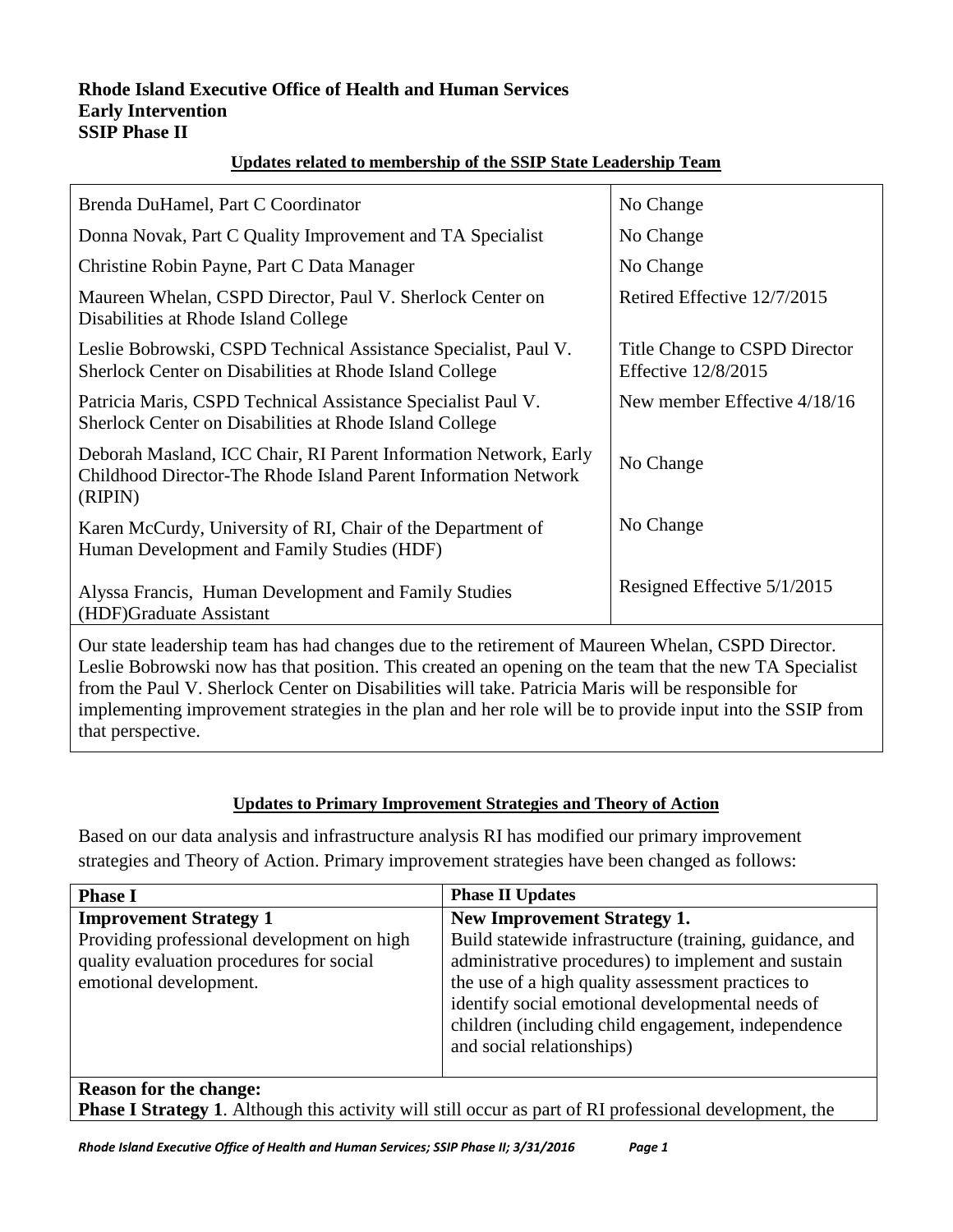state leadership team felt that this activity was beyond the focus of our SIMR and should not be included as a primary improvement strategy. Our SIMR's focus is a subset of children whose families have had a Routines Based Interview (also referred to as the RBI, created by Robin McWilliam, Ph.D) as part of the IFSP process. Our leadership team in Phase I identified the RBI as an assessment practice which, when implemented statewide with fidelity, would improve RI's percentage of children with substantially increased rate of growth in social emotional development. Our professional development needs to be aligned with statewide implementation of the RBI; therefore, this strategy related to evaluation procedures was eliminated as a primary improvement strategy.

**Phase II Improvement Strategy 1.** This strategy now focuses on state infrastructure. In our Phase I SSIP, RI had identified infrastructure improvements as secondary activities rather than primary activities. During the process of developing a logic model it became clear to the state leadership team that infrastructure improvement activities were key in the success of our SIMR*.* Our team grew to understand the importance of a well thought out RBI Implementation Plan, alignment of our state policy, forms, and reimbursement structure to support the RBI, and effective communication about the RBI as a prominent strand of activities on their own. We have included those activities previously identified as secondary activities related to infrastructure, as well as additional activities in this strategy.

| <b>Phase I Improvement Strategies 2 and 3</b>                                                                                      | <b>Phase II Improvement Strategy 2</b>                                                                                                            |
|------------------------------------------------------------------------------------------------------------------------------------|---------------------------------------------------------------------------------------------------------------------------------------------------|
| 2. Provide professional development and site-<br>based coaching and technical assistance<br>regarding the Routines Based Interview | 2. Support EI programs and providers to learn and<br>implement a high quality assessment practice and<br>integrate results into the IFSP process. |
| 3. Provide enhanced site-based technical<br>assistance and review of IFSP outcomes.                                                |                                                                                                                                                   |

## **Reason for the change:**

We have merged Improvement Strategies 2 and 3 into one strand rather than two because they are so closely related. A key component of the RBI is developing IFSP outcomes based on identified priorities of the parent through the RBI process. Separating IFSP outcomes from the RBI process created an unnecessary separate strand. We have also used more specific language in the new Strategy 2 to increase clarity.

| <b>Phase I Improvement Strategy 4</b>          | <b>New Phase II Improvement Strategy 3</b>              |
|------------------------------------------------|---------------------------------------------------------|
| 4. Provide professional development related to | 3. Support EI providers to learn and use evidence based |
| evidence based practices for when there are    | practices (coaching and modeling, routines based early  |
| social emotional/relationship concerns.        | intervention) in service delivery                       |
|                                                |                                                         |

## **Reason for the change:**

We updated Phase I Strategy 4 to integrate the RBI and Routines Based Early Intervention (RBEI) into the delivery of services rather than shifting the focus to evidence based practices related to social emotional concerns. The RBEI uses adult teaching strategies including coaching (as defined by Dathan Rush and M'Lisa Shelden) as the structure to work with families to develop intervention strategies they will use with their child between home visits. The goal is to enhance parents' confidence, competence, and capacity in supporting the development of their child. By including this important strategy we tie the RBI into the RI service delivery model. Although the previous strategy was important, keeping our focus on comprehensively integrating the RBI into practice was identified by the state leadership team as more directly related to our SIMR.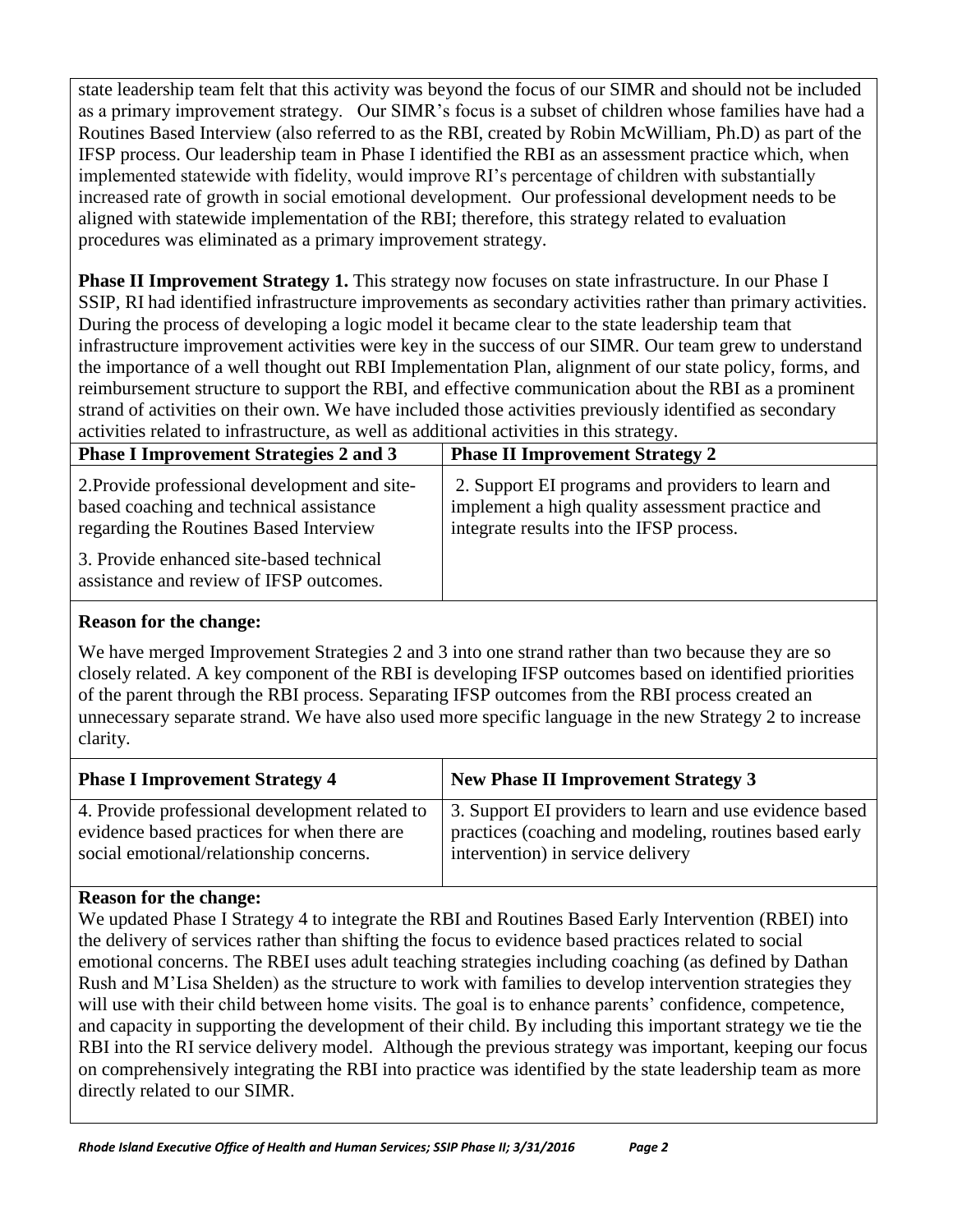#### **Updated Theory of Action:**

The changes in our improvement strategies have resulted in an updated Theory of Action. The state leadership team believes our refined improvement strategies are better aligned with our Theory of Action. The changes in our Theory of Action describing what the state wants to accomplish has resulted in a clearer Theory of Action. We have taken advantage of national technical assistance (through West Ed Learning Innovations). As a result of their guidance, we further identified the impacts of our actions on families. The improved Theory of Action presents an accurate graphic illustration showing how our improvement strategies will result in changes to achieve our SIMR.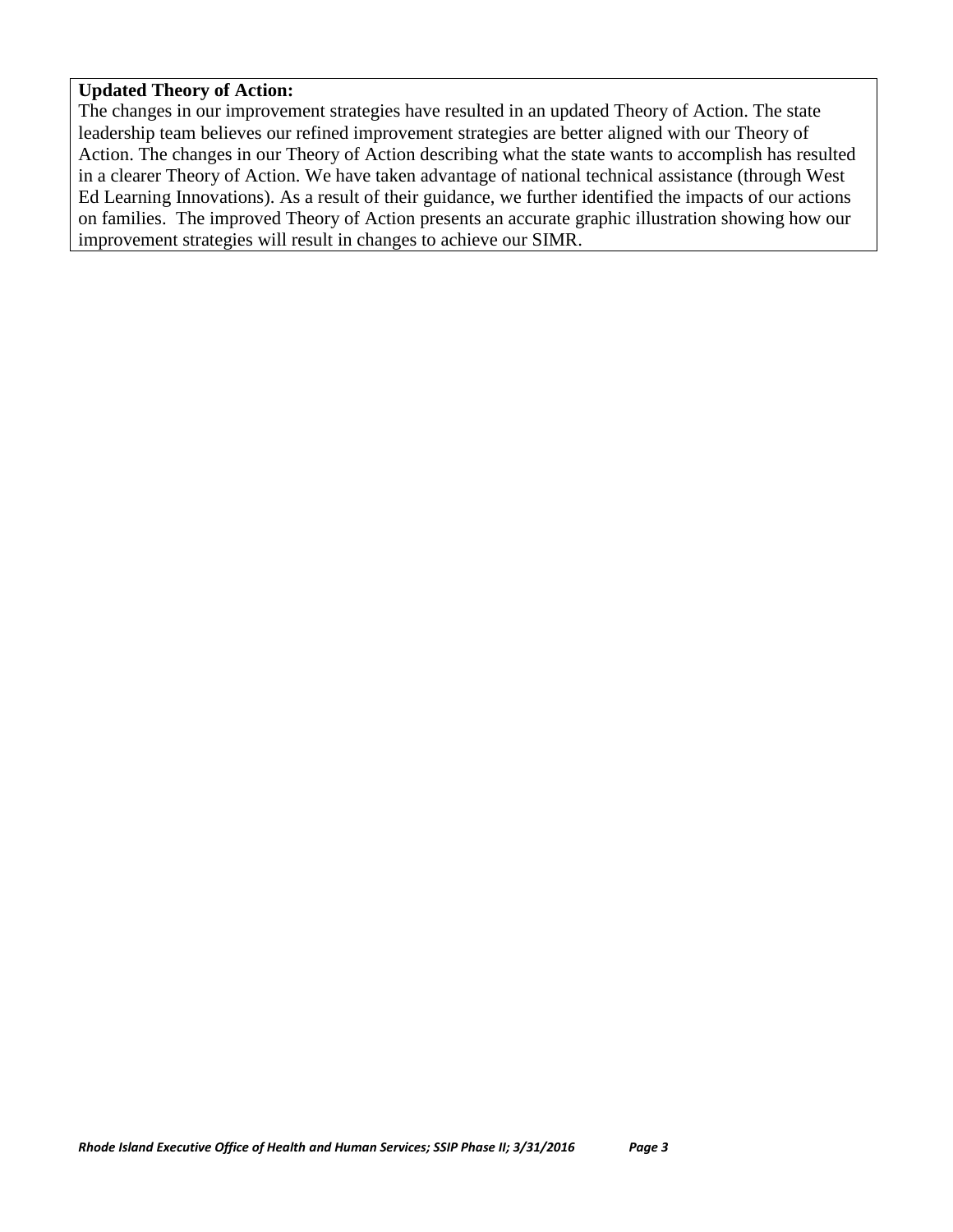Rhode Island Early Intervention Theory of Action (Updated)

*SIMR: Rhode Island will increase the percentage of children showing greater than expected growth in positive social emotional skills (Summary Statement A for Outcome #1). Our SIMR focuses on a subpopulation of children whose families have participated in a family directed assessment utilizing the Routines-Based Interview (RBI: Robin McWilliam)*

| If the State                                                                                                                                                                                                                                                                                                                                                                                                                                                                           | <b>Then Providers</b>                                                                                                                                                                                                                                                                             | <b>Then Families</b>                                                                                                                                                                                                                                                                                                                                             |                                                                     |
|----------------------------------------------------------------------------------------------------------------------------------------------------------------------------------------------------------------------------------------------------------------------------------------------------------------------------------------------------------------------------------------------------------------------------------------------------------------------------------------|---------------------------------------------------------------------------------------------------------------------------------------------------------------------------------------------------------------------------------------------------------------------------------------------------|------------------------------------------------------------------------------------------------------------------------------------------------------------------------------------------------------------------------------------------------------------------------------------------------------------------------------------------------------------------|---------------------------------------------------------------------|
| Builds statewide<br>infrastructure (training,<br>guidance, and<br>administrative<br>procedures) to<br>implement and sustain<br>the use of a high<br>quality assessment<br>practice to identify social<br>emotional development<br>(including child<br>engagement,<br>independence and social<br>relationships) needs of<br>children<br>Supports El programs<br>and providers to learn<br>and implement a high<br>quality assessment<br>practice and integrate<br>results into the IFSP | will use a high quality<br>evidence based practice<br>(RBI) to elicit detailed<br>information about the<br>child's social emotional<br>development<br>will develop IFSP<br>outcomes which are<br>based on the family's<br>priorities that impact<br>their child's social<br>emotional development | will provide detailed<br>information about their child's<br>functioning related to their<br>child's social emotional<br>development<br>will identify concerns and<br>choose priorities that are most<br>meaningful to them<br>will implement strategies<br>within daily routines and<br>activities that enhance their<br>child's social emotional<br>development | children will<br>demonstrate<br>improved social<br>emotional skills |
| process<br>Supports El providers<br>to learn and use evidence<br>based practices (coaching<br>and modeling, routines<br>based early intervention)<br>in service delivery                                                                                                                                                                                                                                                                                                               | will use evidence based<br>practices (coaching,<br>modeling and routines<br>based early interventions<br>in the home visits) to<br>achieve outcomes related<br>to their child's social<br>emotional development                                                                                   | will increase their skills and<br>confidence to enhance their<br>child's social emotional<br>development                                                                                                                                                                                                                                                         |                                                                     |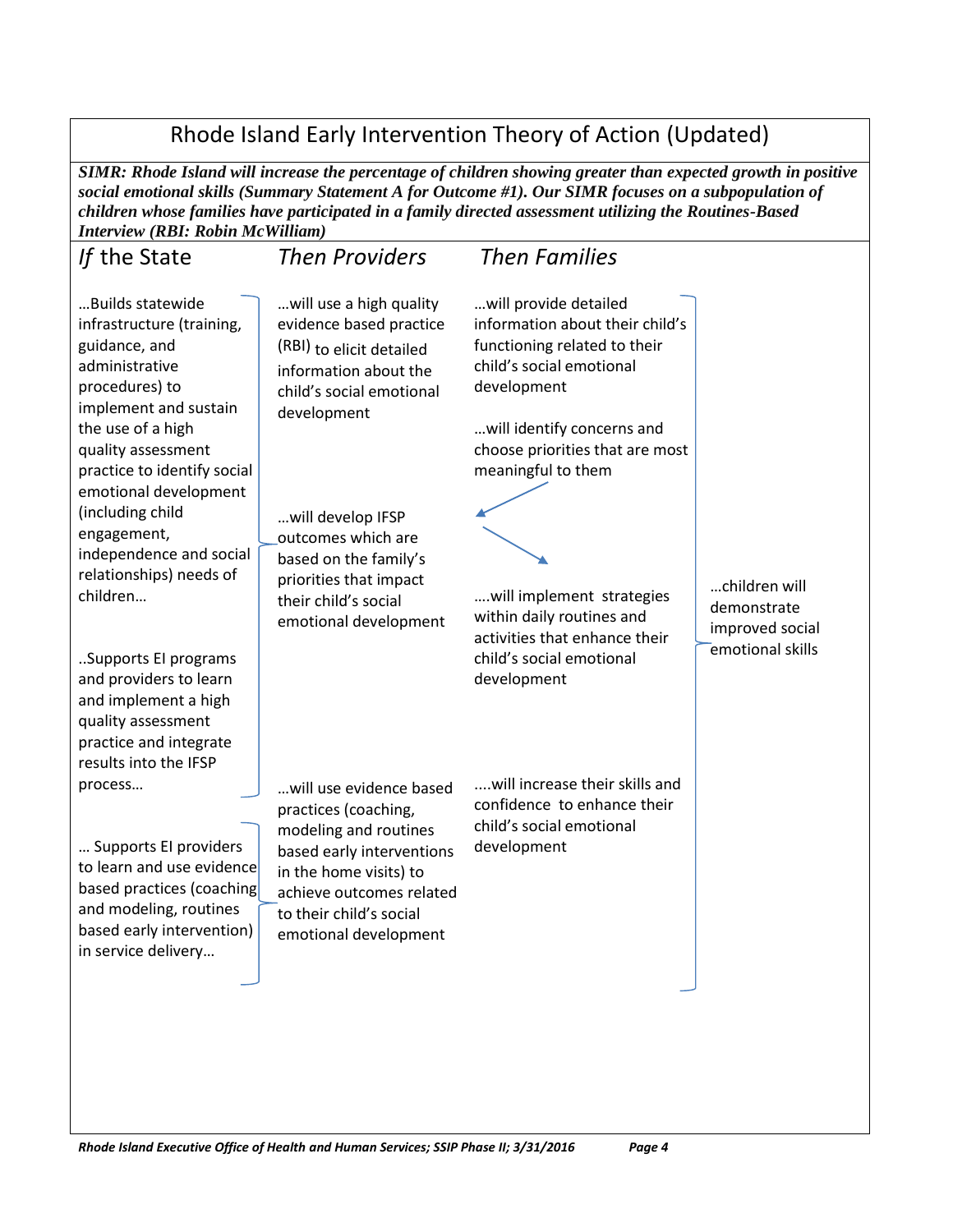#### **Phase II Component # 1: Infrastructure Development**

Component #1 Elements

1*(a) Specify improvements that will be made to the State infrastructure to better support EIS programs and providers to implement and scale up EBPs to improve the SIMR for infants and toddlers with disabilities and their families.*

Our improvement strategies related to infrastructure include:

**A. Build Infrastructure to Implement the Routines Based Interview or RBI(McWilliam) as a statewide practice by:** 

**1. Developing an Implementation Plan to incrementally scale up the RBI as a statewide practice**:

RI has developed an Implementation Plan to incrementally scale up the RBI as a statewide practice. Our Implementation plan has been shaped by information gained from a pilot initiative in January 2015 to begin RBI training with two EI programs and by feedback from participants in a "kick off" two-day conference in August 2015 by Robin McWilliam to EI leadership teams representing all EI programs. Funding for these events was provided through RI's Race to the Top Early Learning Challenge grant. Initially we had intended to roll out the RBI in cohorts of programs in the schedule described in the State-identified Measurable Result(s) for Infants and Toddlers with Disabilities and their Families, page 16 in Phase I of our SSIP. However, once our "kick off" occurred, the level of enthusiasm expressed by those in attendance was so high it made sense to capture and build on that enthusiasm rather than to continue with our original plan. A new plan which allows cohorts of 40 participants at a time from a combination of programs was developed and the first cohort was formed with those in attendance at the kickoff. Our new Implementation plan is:



### **Updated Implementation Plan N=160**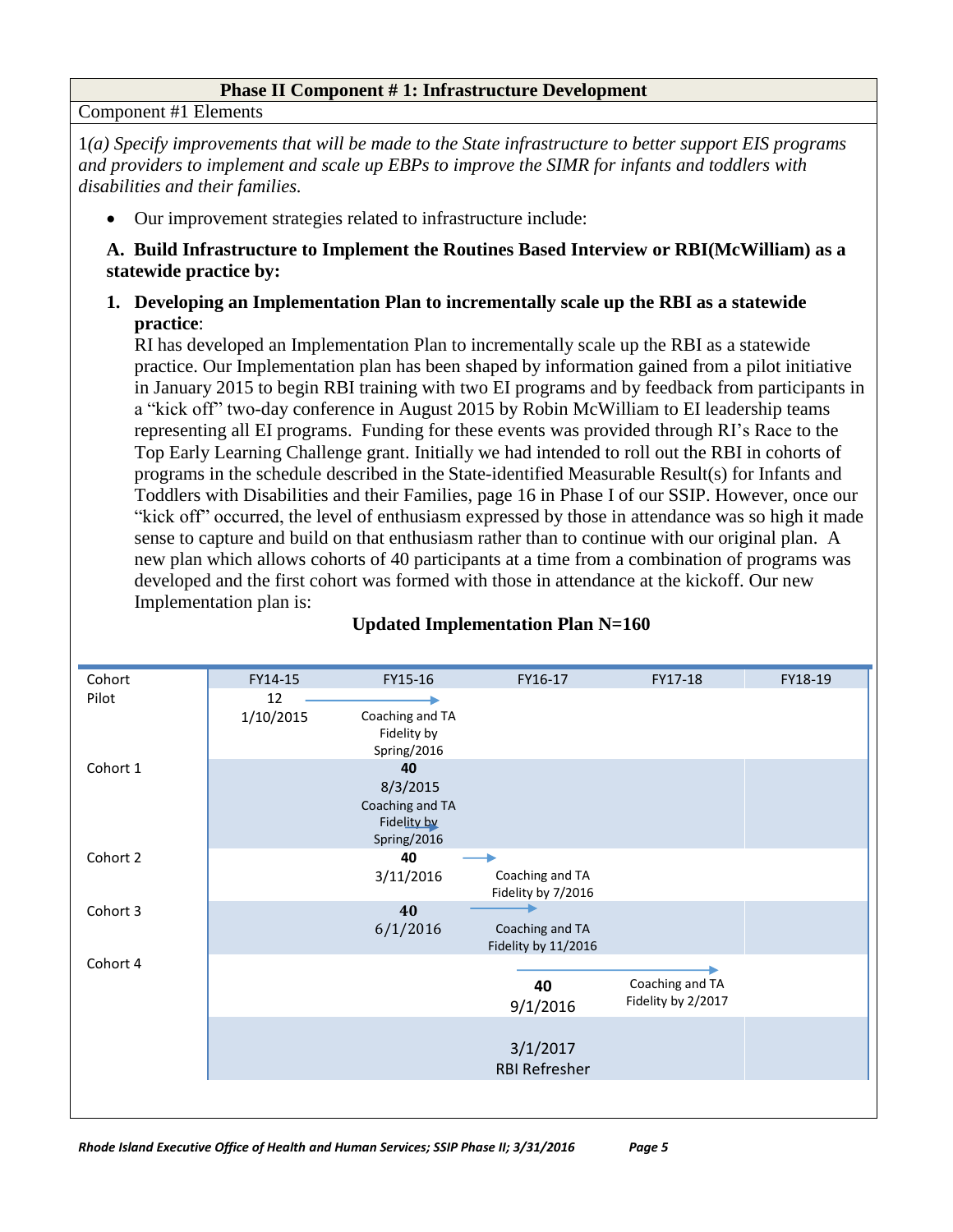We have also made adjustments to our plan based on feedback from participants in the first cohort. Providers requested more opportunities for peer to peer support with others who are trained in RBI. Our plan has been modified to accommodate this feedback. Rather than wait until one cohort has been trained to fidelity before adding another cohort, we will train 3 cohorts close together. This will allow us to then work on fidelity in order to increase the numbers of trained staff within each program and to capitalize on peer to peer support. RI has created an intentional feedback loop with trainees and the three certified trainers. This information will be used to shape the training of additional cohorts. We will continue to do this over the course of the SSIP. We have trained 40 people to date and all are working towards fidelity.

- **2. Updating and distributing RI Policies and Procedures, RI Claim Reimbursement Guidebook for EI Services and other statewide forms to support implementation of the RBI process**
- **3. Training personnel in updated Policies and Procedures, RI Claim Reimbursement Guidebook for EI Services and other statewide forms which support RBI implementation**

These two improvements focus on alignment of state policies and procedures and related forms to support implementation of RBI and training providers in the new procedures and forms. Having clear policies, procedures and forms in alignment with the RBI ensures that providers know how the RBI fits into the existing IFSP process….when to do it, how to bill for it and where information from the RBI lands in the record. Our policies give strength to implementing the RBI and our procedures and forms provide a framework for successful implementation.

# **4. Incorporate Quality Indicators related to Routines Based Early Intervention into the general supervision system**

**•IFSP Outcomes: (Family Owned, functional, measurable and embedded into a routine) •Services Rendered: (reflective coaching, modeling, parent participation)**

RI has a process already in place for the ongoing provision of technical assistance related to developing/reviewing IFSP outcomes and the review of Services Rendered. We will add a new review component as part of our monitoring system to ensure effective RBI documentation and clear links to IFSP outcomes, Child Outcomes Summary Forms (COSFs) as well as documentation of service delivery on Services Rendered Forms (SRFs). This will occur during our annual site-based record review visits as well as our annual review of Service Rendered Forms. Programs whose records demonstrate a lack of alignment with the RBI and IFSP outcomes and COSF's will be required to complete a Program Improvement Plan for RBI use, effective IFSP outcomes development, effective child outcomes, and documentation of service delivery. Technical Assistance is available to develop the plans and as a resource to carry out improvement strategies.

We have developed rubrics for providers to use to review IFSP outcomes, and documentation of service delivery on SRFs as part of the self-assessment process.

**5. Develop an RBI communication plan** Communication about the Early Intervention service delivery model was indicated as a weakness in our infrastructure analysis. Therefore, communicating to staff and stakeholders about the RBI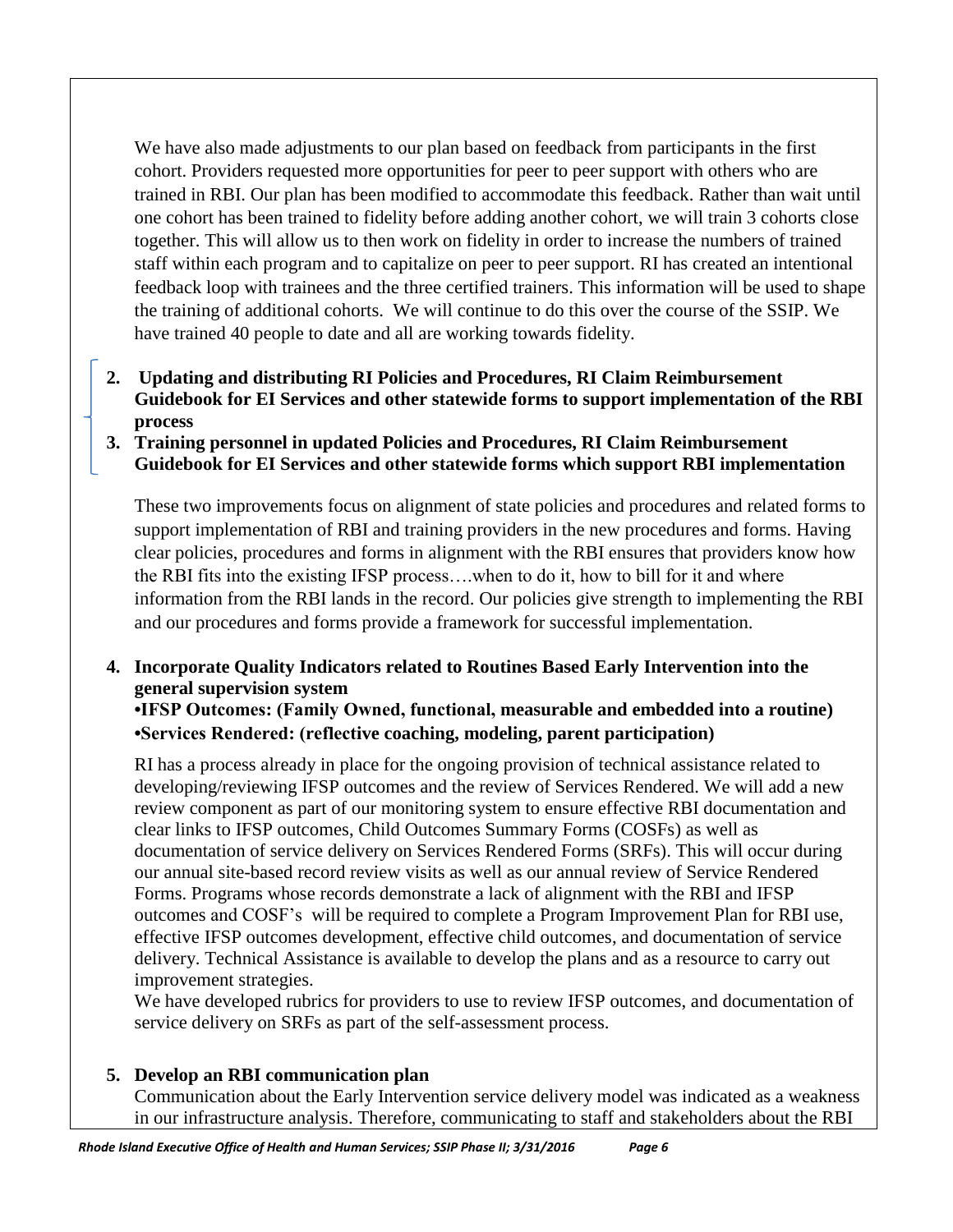is important. We will be developing materials for providers to give to parents explaining the RBI and the IFSP development process. Materials will help providers explain procedures to parents. We have begun distributing an RBI Monthly E-Newsletter: Distribution is 68 (December views=87, January =65, February =78; additional views attained through sharing of newsletter). We have also provided bi-monthly updates to our Interagency Coordinating Council (ICC) about RBI implementation.

*(b) Identify the steps the State will take to further align and leverage current improvement plans and other early learning initiatives and programs in the State, including Race to the Top-Early Learning Challenge, Home Visiting Program, Early Head Start and others which impact infants and toddlers with disabilities and their families.*

Steps RI has taken to further align and leverage funding with our improvement plans include:

### **Early Childhood Comprehensive Assessment:**

We have been committed to the RI Early Childhood Comprehensive Assessment System initiative (through Race to the Top). This project uses national experts and current research to review state–level evaluation/assessment policies for Part C and for Part B (Section 619). Part B and C staff participate weekly as part of a core team which reports to a larger stakeholder group for feedback. Work accomplished so far includes alignment of Part B and Part C Child Outcomes policies into one fully aligned guidance document entitled *Rhode Island's Early Intervention and Early Childhood Special Education Comprehensive Assessment System*: *EI/ECSE Global Child Outcomes Measurement System.* Funds from Race to the Top will be used to develop and provide professional development around the contents of the document including the development of 5-6 state specific on-line learning modules on the global child outcomes. The process has resulted in a changed COSF, and additional documents to facilitate gathering information from families or other care givers. This project aligns with our current improvement plans regarding integrating information gathered from the RBI into the Child Outcomes Summary process.

Additional work by this team is the development of a guidance document aligning Part B and C Referral, Evaluation, and Eligibility policies. This work also includes the development of a compendium of approved evaluation tools. Funds from Race to the Top will be used to provide professional development on 1-2 specific evaluation tools from the compendium. Funding is also available to purchase a limited number of evaluation kits for individual EI programs**.** Professional development focusing on high quality evaluation practices is in alignment with our improvement plans. Both of these guidance documents focus on a common language for Part B and C which supports a coordinated approach for families as they transition between these two systems. We plan to continue this important work through 2016.

## **CAPTA Referrals:**

Our RI ICC has a dedicated subcommittee focused on eliminating barriers for children referred to EI under the CAPTA mandate. The RI CSPD Director and RI Early Intervention Data Manager are involved members of this group. To date, this group has collaboratively updated the referral policy relative to developmental screening and Early Intervention for the RI Department of Children Youth and Families (DCYF). With the help of a trained facilitator, the group conducted a work flow analysis (using the Kaizen model). Tests of change have been performed, processes reviewed and recorded on a small scale in order to identify parts of the process in need of change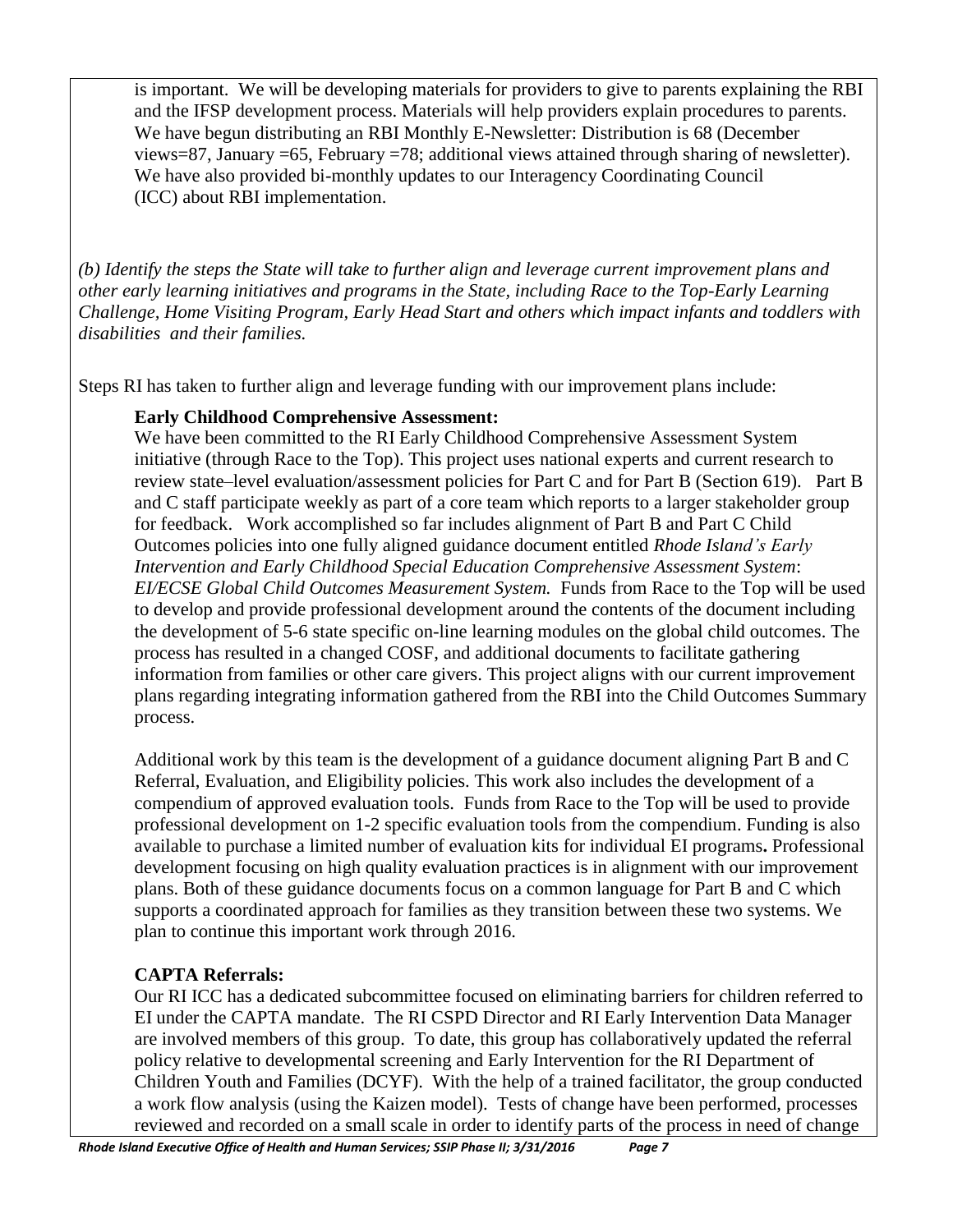as well as those that are working well. The plan is to then bring this pilot to scale. This test of change was focused on ensuring parental consents had been completed to allow communication between the Department and EI and vice versa. Communication will help support family participation, reduce loss to follow up, and smooth transition planning. Pending some recent changes within the department, the group is poised to rewrite the interagency agreement between the DCYF and the Executive Office of Health and Human Services.

## **Reflective Supervision:**

RI Early Intervention recognizes the critical role of reflective supervision. We have ensured its importance by making it a required, reimbursable component of our EI system. We have included it in state Early Intervention policies such as RI Principles and Practices. Part C is collaborating with Department of Health Home Visiting Programs on a project that will provide opportunities for reflective supervision for supervisors across all home visiting programs in the state. An important concept of reflective supervision is that those providing reflective supervision also need to be receiving support from practitioners who are highly qualified in providing reflective supervision. Reflective supervision gives providers the support they need to work with families living with challenges such as mental illness, poverty, unemployment, intellectual disabilities, trauma and neglect. Providers who can demonstrate reflective skills with families help families to then be more reflective. Families who are more reflective create opportunities for themselves to be in attunement with their infants and toddlers. Being in better attunement helps parents more effectively support their child's social emotional development. This initiative is in alignment with our SIMR.

## **Public Awareness Materials:**

Part C is part of an initiative with the RI Department of Health. With funds leveraged through the Maternal and Child Health Block Grant, the RI Department of Health created an attractive information packet with a rack card for each Rhode Island Home Visiting Program, including Early Intervention. This folder can be shared with families, referral sources and anyone interested in RI's Home Visiting Programs. The EI rack card developed for the project provided another opportunity to describe the EI service delivery model (parent focused, services based on real life functioning in everyday routines) which was identified as a need in our Phase I infrastructure analysis.

# **Infant Mental Health Competencies:**

RI Association for Infant Mental Health, Bradley Hospital, and Department of Children Youth and Families have purchased the Michigan Early Childhood Mental Health Competency Guidelines as a means to identify those professionals working in our state who are qualified to support infant mental health. Understanding our workforce will set the foundation for us to address gaps in the larger system and provide opportunities for professional development.

# **RI EOHHS Patient Centered Medical Home (PCMH) Kids:**

This grant initiative operating out of the EOHHS Medicaid office focuses on providing better care coordination for children with high needs, including medical, behavioral health and/or social needs. Part C will use this pilot as a way to increase pediatricians' knowledge about the EI service delivery model. Support will be available to help physicians and others in the medical home describe Early Intervention to families who may need a referral.

# **"Reinventing" Medicaid:**

This initiative is focused on changing the administration of several Medicaid programs (Home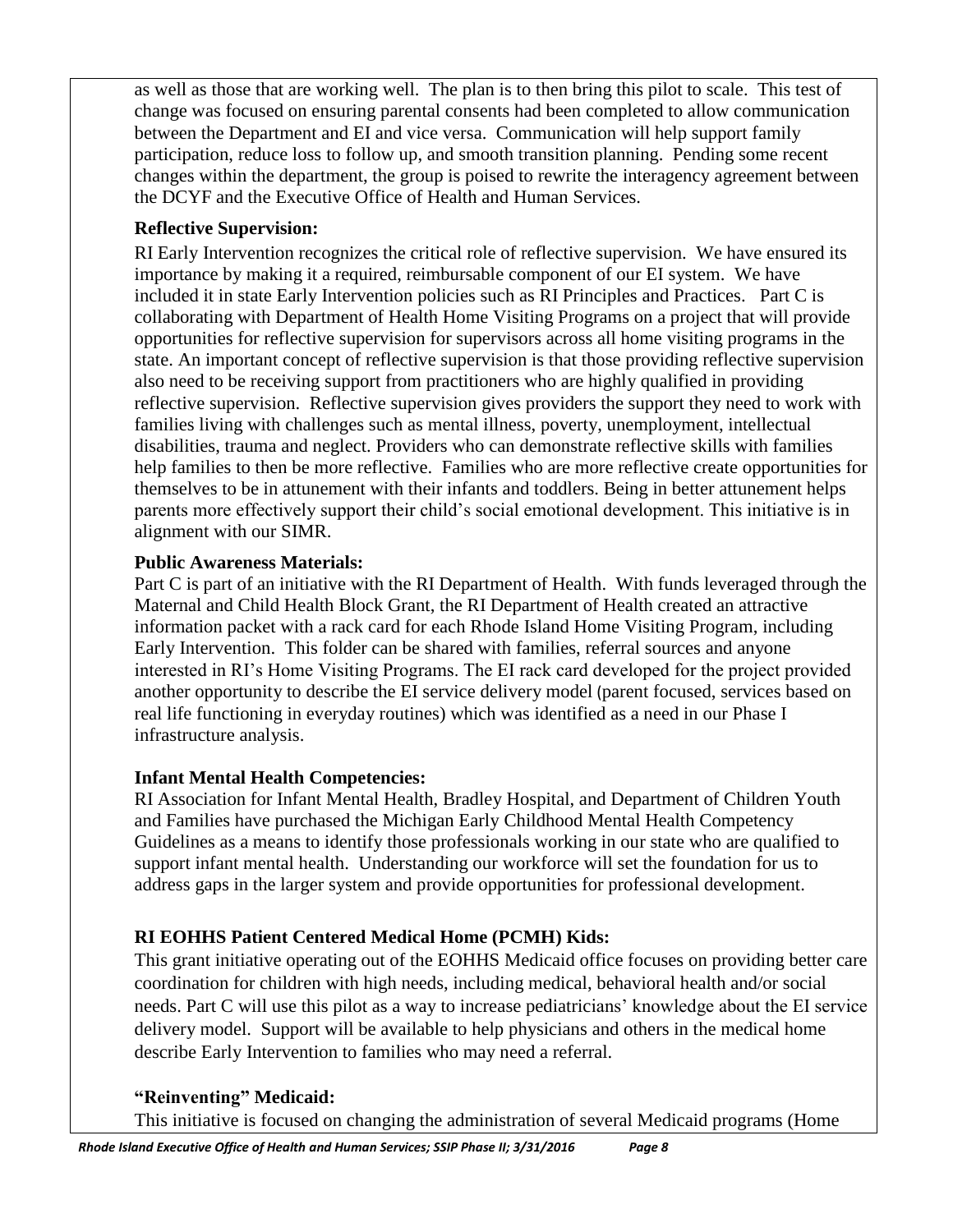Based Therapeutic Services (HBTS), Comprehensive Evaluation Diagnosis Assessment Referral Re-evaluation (CEDARR). A component of these changes was the production of FACT SHEETS on the various programs. Early Intervention was offered the opportunity to include a fact sheet alongside the other programs. The FACT SHEET reiterates the messaging in the EI rack card and other publications and provides another avenue to promote awareness of the EI service delivery model in response to a need identified in Phase I.

*c) Identify who will be in charge of implementing the changes to infrastructure, resources needed, expected outcomes, and timelines for completing improvement efforts*.

Two members of the state leadership team, Donna Novak, Part C Project Specialist, and Leslie Bobrowski (CSPD Director) will be in charge of implementing infrastructure improvements. The primary resource needed to complete infrastructure improvements is the time needed for Part C staff and staff from our Professional Development component to make the administrative changes in the documents. The expected timeline for completion is 6/31/2016.

The intended outcomes of infrastructure improvements are the following:

## **Direct Outcomes**

- Providers have knowledge of new procedures related to implementing the RBI (when to do it, how to document in the IFSP paper work and what codes to use for billing purposes).
- Providers know the criteria for IFSP outcomes and Services Rendered Forms **Intermediate Outcomes**
- Providers consistently implement new administrative procedures related to RBI (when to do it; how to document it in the ISP; how to bill for it)
- IFSP outcomes and Services Rendered Forms meet quality indicators **Long Term Outcomes**
- The RBI is implemented and administrative procedures are followed
- IFSP outcomes are high quality & meet standards
- Documentation of home visits reflect coaching, modeling and routines based interventions

# *d) Specify how the State will involve multiple offices within the State Lead Agency, as well as other State agencies and stakeholders in the improvement of its infrastructure.*

Our infrastructure improvements are primarily administrative; the involvement of other offices in the Lead Agency or other state agencies is not applicable. However, the SSIP process and the focus on our SIMR has provided a framework to focus on work with other offices and agencies. When we hear of initiatives by other offices within the Lead Agency as well as other State agencies that could be relevant to our SIMR, we listen with this framework in mind. We will continue to do that throughout the SSIP.

Our stakeholders will be involved in infrastructure improvements in the following ways:

- A key stakeholder group are the individuals in the cohorts that have been trained in the RBI. This group has provided valuable feedback which we have used to shape our Implementation Plan (See 1 a). We will continue to get and use feedback from that group throughout the implementation process.
- The Directors and Supervisors are two stakeholder groups that will be used to provide feedback regarding policy changes supporting the RBI. We have an existing structure of monthly meetings with those groups that include Part C staff, and the CSPD Director. The ICC Chair attends the Directors' Association as well. We will review the anticipated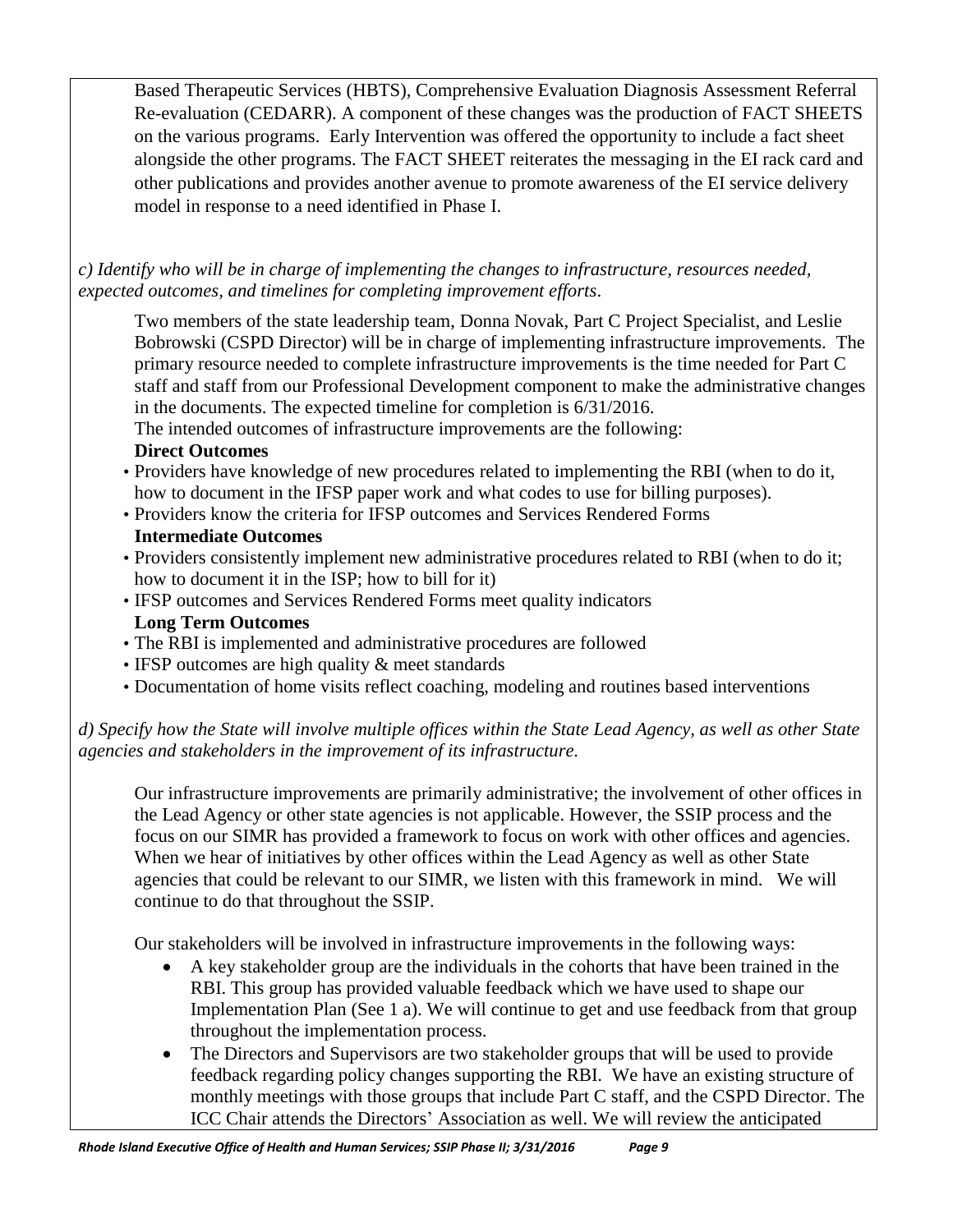changes with those groups and ask for feedback. These stakeholders will in turn review them with their staff for additional feedback. This information is then brought back for further consideration. This method helps to ensure that all programs are aware of the proposed changes, the reasons for them, and optimizes efforts for an effective roll out.

- A "Paperwork" work group will be convened to review and advise us in making changes to the IFSP and other relevant forms. We have a history of using this type of workgroup when initiating changes. The group will consist of providers, selected by their programs, to review and make decisions about options and solicit feedback from staff in their programs regarding changes. This group then provides leadership to help implement the change within their own programs.
- Changes in policies will be posted on the EOHHS website and notices of public hearing are sent to stakeholder groups. Policies are made available for public comment and all comment will be considered.
- We will also report and solicit feedback to the ICC regarding the progress of our improvements.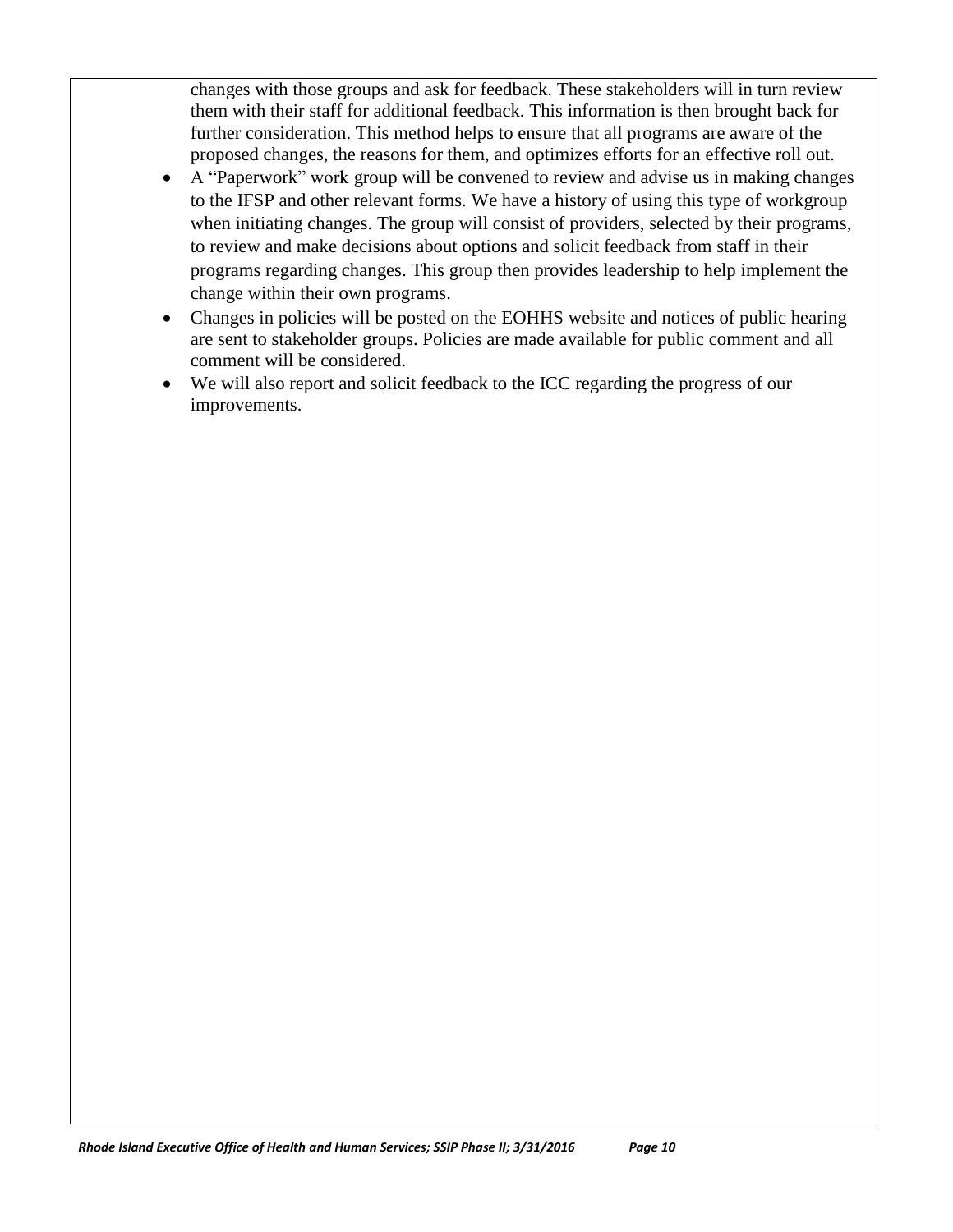#### **Phase II Component #2: Support for EIS Program and Provider Implementation of Evidence-Based Practices (EBPs):**

### Component #2 Elements

*2(a) Specify how the State will support EIS programs and providers in implementing the EBPs that will result in changes in Lead Agency, EIS program, and EIS provider practices to achieve the SIMR(s) for infants and toddlers with disabilities and their families.* 

Rhode Island will provide professional development focusing on two main areas of content. The first content area focuses on the RBI, including the EcoMap (how to conduct, how to help families prioritize their concerns generated by the RBI, and how to develop outcomes based on family concerns identified during the RBI). Professional development will be provided in an initial 7 hour training followed by two 4-hour follow-up sessions. This allows splitting the large group into 2 smaller groups in order to do more activities that allow real time coaching opportunities by the training team. We have added a timetable to provide structure for each participant to become "RI approved". The approval process requires the participant to submit a video of an RBI which is then assessed by a certified trainer utilizing the fidelity checklist. Participants must achieve 85% accuracy. Feedback from participants in the pilot cohort (August 2015) has shaped the training process. In addition to the stronger time table, we have designated two other coaches to work with trainees as they work toward approval. Other feedback from participants which has been incorporated includes lengthening the training sessions. Previously the sessions were shorter and participants did not feel it was enough time.

In addition to the CSPD Director, 3 providers have had formal training in the RBI. These individuals provide leadership during the formal training sessions and provide on-site support and coaching for the participants. We are also providing funding for an additional program staff to participate in RBI training this summer (2016) and have one staff trained in RBEI, with another in process for the spring (2016). This is all in an effort to grow the statewide training team. We are choosing only to support supervisory level staff because their turn over is very low and they have the skills to train their own staff on what they have learned.

We are in the process of developing an RBI "refresher" course to further support those new to RBI, who have been doing it and now have new questions and want to improve their fidelity in conducting the RBI. Once all providers are trained the state intends to offer a yearly training in the RBI for new staff.

The second content area of PD focuses on Routines Based Early Intervention (RBEI) which will occur after all staff have been trained in the RBI. This component includes integrating the RBI into service delivery. It emphasizes coaching and modeling and reflective practice for families. Participants will participate in group training sessions and follow up sessions with trainers. Participants will use a fidelity checklist for self- assessment.

RI has selected statewide implementation of the RBI because it is an evidenced based practice designed to provide an in-depth child and family assessment that results in functional child and family outcomes chosen by family. We believe that it will address a "blind spot" in identifying social emotional needs which was suggested by our data analysis in Phase I and will provide needed information that providers currently do not obtain. It will address a need to improve IFSP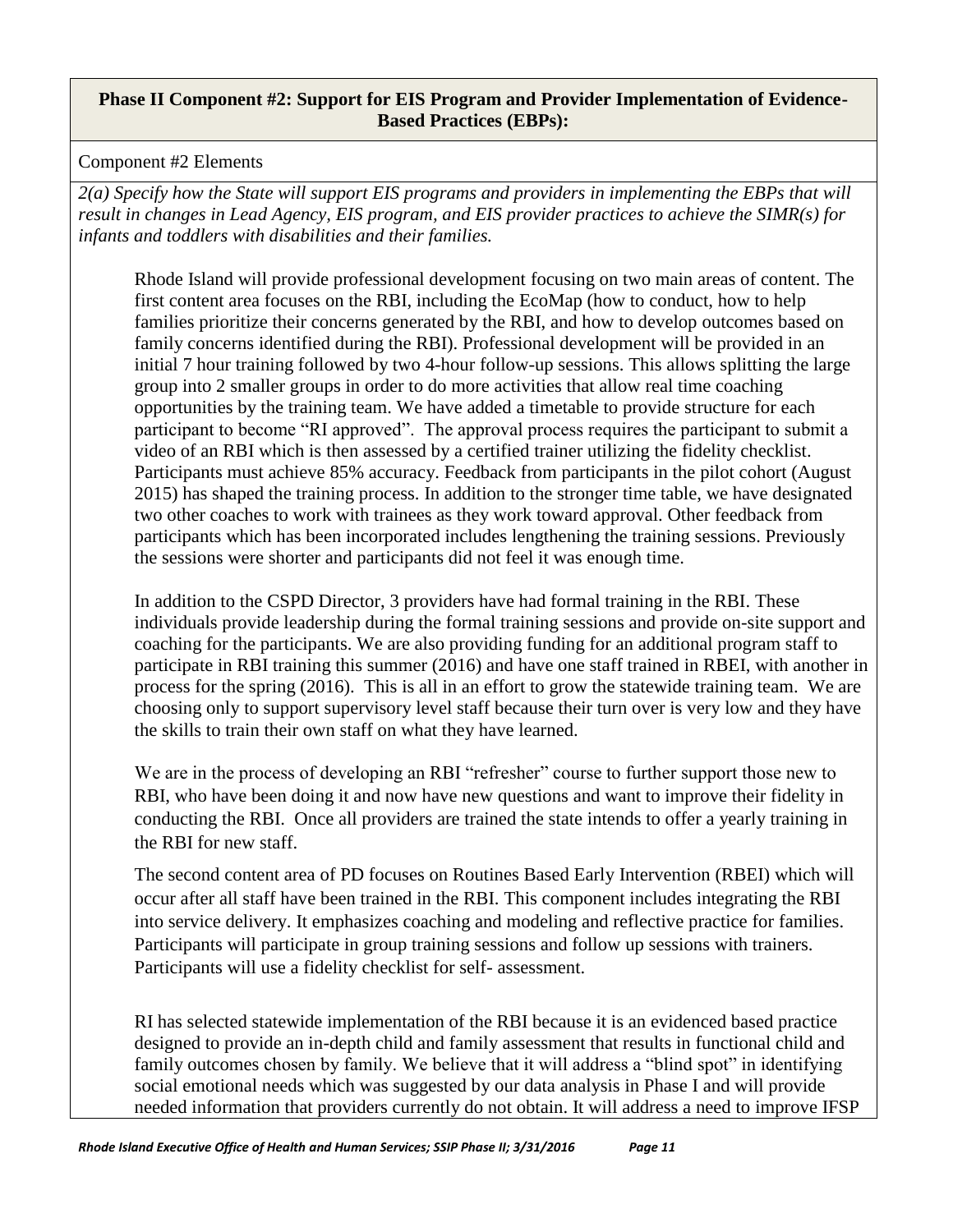outcomes as indicated by data from RI SFY 13-14 and SFY 14-15 state monitoring process. By providing a structured approach in developing outcomes which are family owned, functional, measureable, and embedded in a routine, we expect the quality of IFSP outcomes to increase. We believe it will also help to improve the service delivery model as indicated from data from the states review of Services Rendered Forms in SFY 13-14 and SFY 14-15. This data showed improvement was needed regarding parent participation in the home visit, interventions based in family routines and planning with the parent regarding interventions they will use between visits.

Initially our implementation plan was based on training cohorts by program. In August 2015 leadership teams from all programs attended a kickoff event with Robin McWilliam. Feedback from those participants indicated that most did not want to wait until their program's training was scheduled. It made sense to capitalize on the enthusiasm from Robin's visit. Changing the plan resulted in a more flexible timetable for providers overall. The new plan is based on cohorts of 40 individuals from a mix of programs. Additional feedback from participants has indicated that peer to peer support is desired by participants. By training cohorts closer together, it will allow for more staff in each program to be in the training process which allows for peer to peer support. So we have altered the training schedule in order for this to happen.

The lead agency had considered providing RBI training in RI prior to the SSIP process. Our CSPD Director was a certified trainer. An additional three staff from 2 programs were also certified and feedback from all was extremely positive. We had been monitoring IFSP Outcomes and Services Rendered Forms as part of the states monitoring process and were considering professional development which could improve these two areas. We had made changes in our Reimbursement manual in January 2014 in preparation for the possibility of the RBI. Funding opportunities from Race to the Top for Professional Development related to assessment could be leveraged. The SSIP process allowed us to plan and prepare in a comprehensive way for total statewide implementation. Our largest provider was an enthusiastic supporter and was interested in participating as part of an initial pilot. The pilot was instrumental in redesigning the training format and communicating about the value of the RBI as a practice. Funding from Race to the Top to offset provider costs in order to attend training eliminated a barrier for participation by programs and was a key factor for EIS readiness.

For our first cohort, we asked programs to send individuals would they felt were leaders, those who were open to change in their organizations. We knew if we could generate enthusiastic about RBI, these staff would be able to generate a positive atmosphere around learning something new.

We are using a combination of capacity building strategies. We are training and supporting our supervisory staff so they are confident in supporting their staff. We are making use of video and checklists for self-assessment as well as assessment on the State level.

*2(b) Identify steps and specific activities needed to implement the coherent improvement strategies including communication strategies; stakeholder involvement; how identified barriers will be addressed; who will implement activities and strategies; how the activities will be implemented with fidelity; the resources that will be used to implement them; and, timelines for completion.*

The specific improvement strategies related to providing professional development include the following

B. Build the knowledge and skills of EI providers to conduct and implement the RBI by

(1) Developing and providing RBI PD and coaching

(2) Providing RBI PD for ancillary team members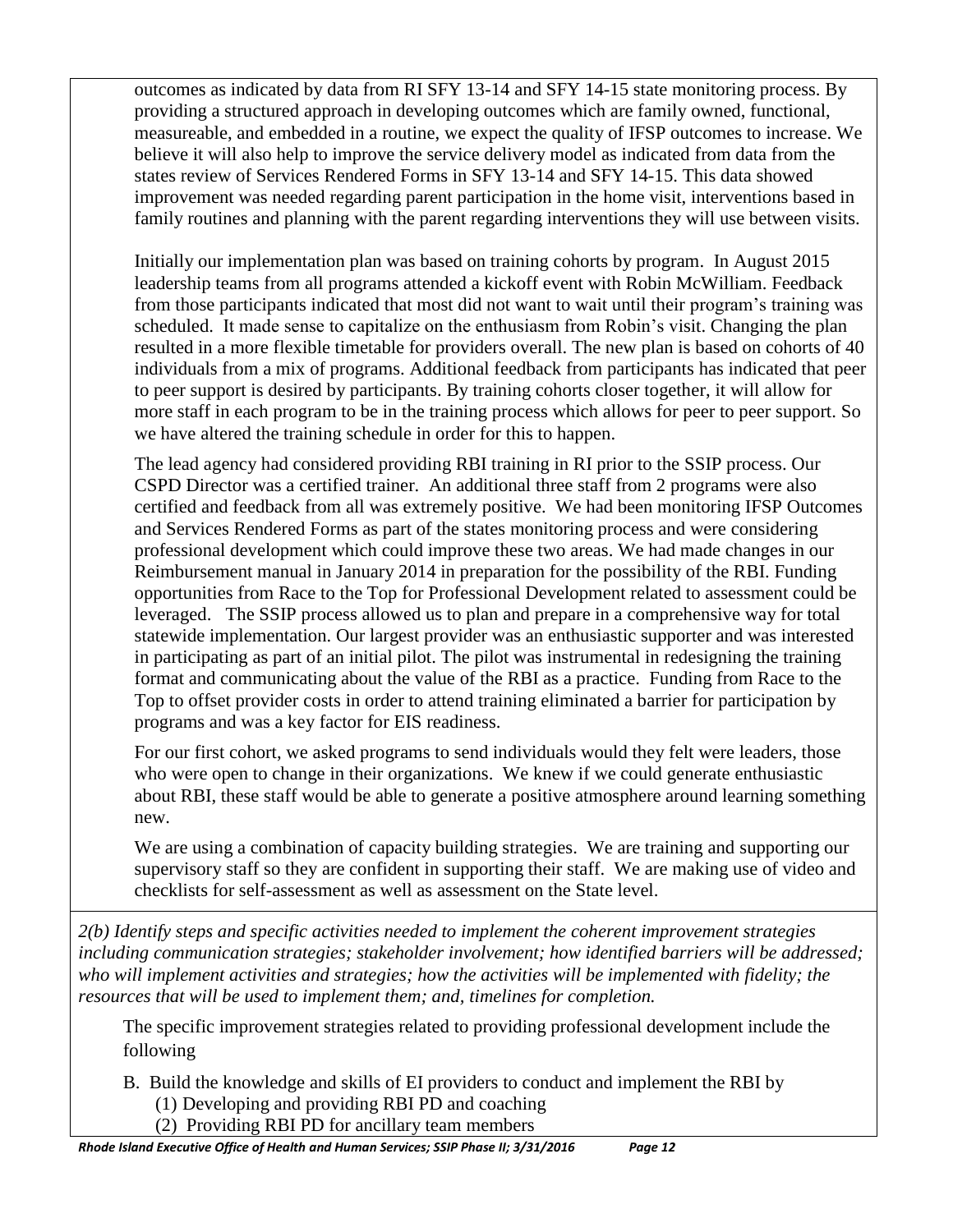- (3) Providing PD regarding IFSP outcomes development
- (4) Providing PD linking RBI to Child Outcomes Summary Process
- (5) Providing PD for supervisors to support RBI
- (6) Developing and distributing useful resources
- C. Build knowledge and skills of EI Providers in an evidence based service delivery model by
	- (1) Providing PD related to coaching, modeling, routines based intervention
	- (2) Providing PD for supervisors to support RBI
	- (3) Developing and distributing useful resources

These activities will occur over the course of the SSIP. Professional Development focusing on implementing the Routines Based Interview will occur first. When all providers have been trained to fidelity, Professional Development focusing on Routines Based Early Intervention (RBEI) will begin. RBI Professional Development consists of two parts: 1) The first part is an initial 7-hour training followed by two 4-hour follow-up sessions and includes the delivery of content, live demonstration, use of fidelity checklists, and small group practice. 2) The second part consists of providing on-site feedback and coaching for approximately 4 months for participants to gain experience and reach fidelity (85% proficient by submitting a video or rated by a trainer in person) So far, 80 people have been begun the training process in two cohorts. None have yet to reach fidelity. We are anticipating an additional 80 to begin the training process by September 2016. We anticipate all 4 cohorts to reach fidelity in 2016 and 2017. We then will offer training for 1 cohort as needed each year to accommodate for staff turnover. We will begin professional development for RBEI in cohorts starting in January 2018. We expect the format to be 1-2 half day sessions which would include content, video, and the use of a fidelity checklist for self-assessment. The content will be further developed in 2016.

Communication strategies related to implementation of the Routines Based Interview include a monthly e- newsletter focusing on keeping everyone informed of the RBI; maintaining interest, and highlighting those individuals who have become "RI" Approved. Other strategies include an RBI section of resources on the Sherlock Center for Disabilities Web site, and utilizing the RI EI Facebook page for RBI news. We will continue to use the Directors Association meetings and Supervisors seminar as vehicles for communication.

A key group providing stakeholder involvement are the participants in the training. Utilizing feedback from this group to identify barriers and improvements to the training and implementation process will continue. Feedback occurs formally after each training session, and is intentionally sought in the small group follow up sessions, and during on-site visits and coaching by trainers. The Supervisors Seminar and Directors Association provide an avenue for involvement from these two important groups. These groups provide feedback on the process and help identify barriers to address. The ICC is another venue for informing and receiving feedback.

The state is committed to the success of the SIMR and will work at addressing barriers to its success. We have changed our intended implementation plan from training by program to one which includes selected staff from all programs. This has addressed a potential barrier regarding timing of training for programs. In the previous plan it was necessary for a program to commit its entire staff at once which might be overwhelming for a program if they had other initiatives or program issues they felt the needed to address. The new plan offers programs flexibility in when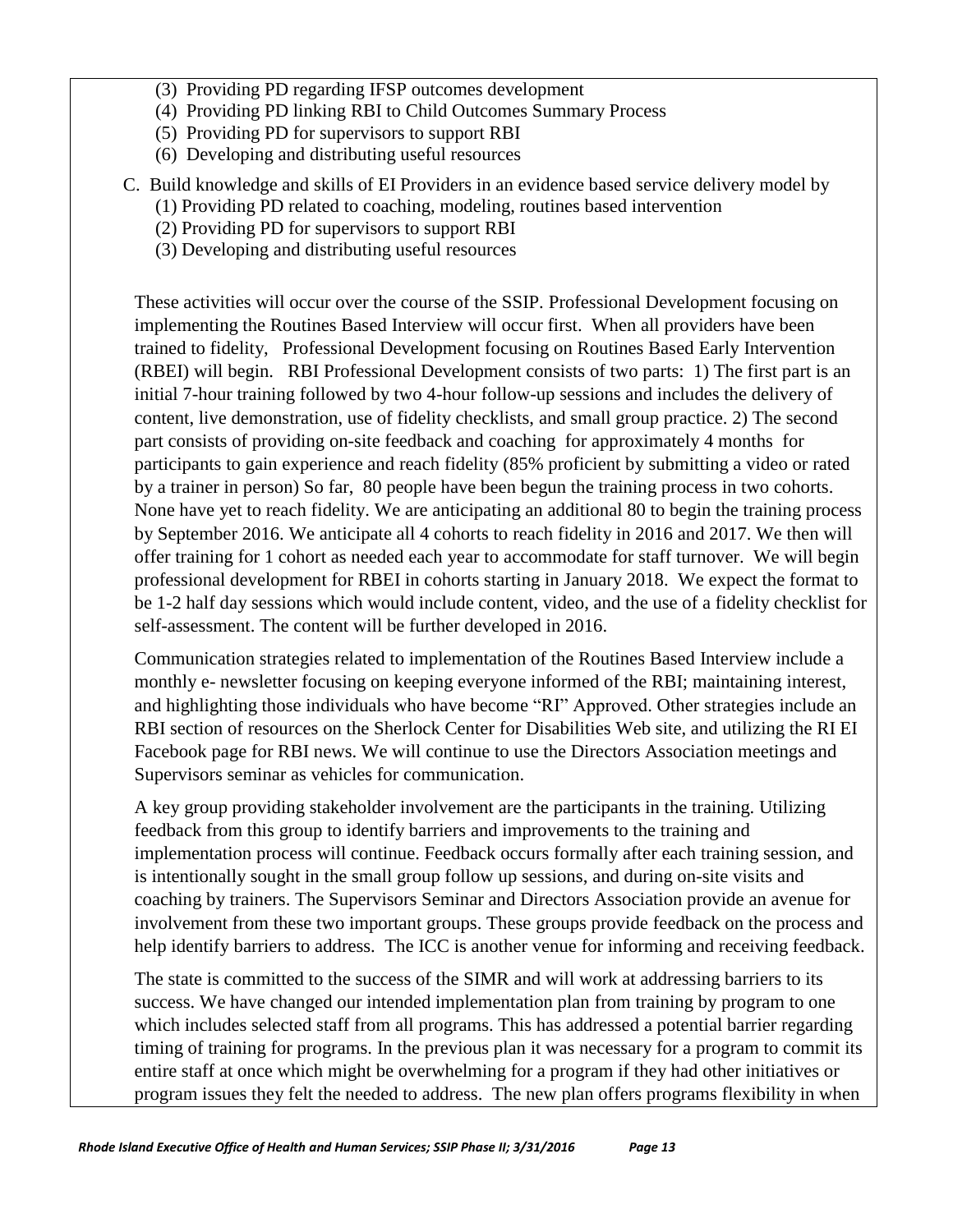to participate and in the numbers of staff who participate.

Another barrier that was identified in Phase I was the loss of income for programs due to sending people for training. In our plan providers will be reimbursed to offset the cost of allowing staff to participate.

A weakness which was identified regarding our infrastructure in Phase I was public awareness (including referral sources) of the early intervention service delivery model (parent as the learner, routines based). We have focused on describing the early intervention service delivery model in new messaging materials. This includes new EI materials with this messaging, an EI Fact Sheet in coordination with other Medicaid programs, and an EI rack card created in collaboration with the Department of Public Health. We have also developed a power point for use with community groups including physicians and will continue to look for new opportunities to promote the early intervention service delivery model.

Leslie Bobrowski, CSPD Director, will be in charge of implementing professional development activities. Leslie will collaborate with two other EI providers, who are certified trainers, to carry out the training and on site coaching. Resources to implement the activities include professional development as part of our Comprehensive System of Personnel Development and funds from Race to the Top. We expect all training to be completed prior to the end of our SSIP.

*2(c) Specify how the State will involve multiple offices within the Lead Agency (and other State agencies such as the State Education Agency (SEA)) to support EIS providers in scaling up and sustaining the implementation of EBPs once they have been implemented with fidelity.*

A key element in supporting and sustaining the use of the RBI and RBEI is the state's reimbursement policies for providers. Because the lead agency operates within the state Medicaid office, the lead agency is responsible to establish statewide EI reimbursement policies and rates for private and public insurers. The lead agency has created a reimbursement structure that allows reimbursement to providers to implement the RBI; and, in addition, billing policies support a routines based service delivery model in which the parent is the primary recipient of the service (coaching, modeling). This alignment supports implementation now and once fidelity has been reach.

Because of our small state structure, the main component of the lead agency involved in supporting providers throughout implementation of the RBI and routines based interventions will be our CSPD component. The CSPD Director is a member of the state leadership team and will report on the progress of specific activities to that group to ensure timelines are met. This has already occurred with the pilot cohort. Based on that group, it was determined that timelines needed to be provided to participants in order to ensure timely completion of the training process.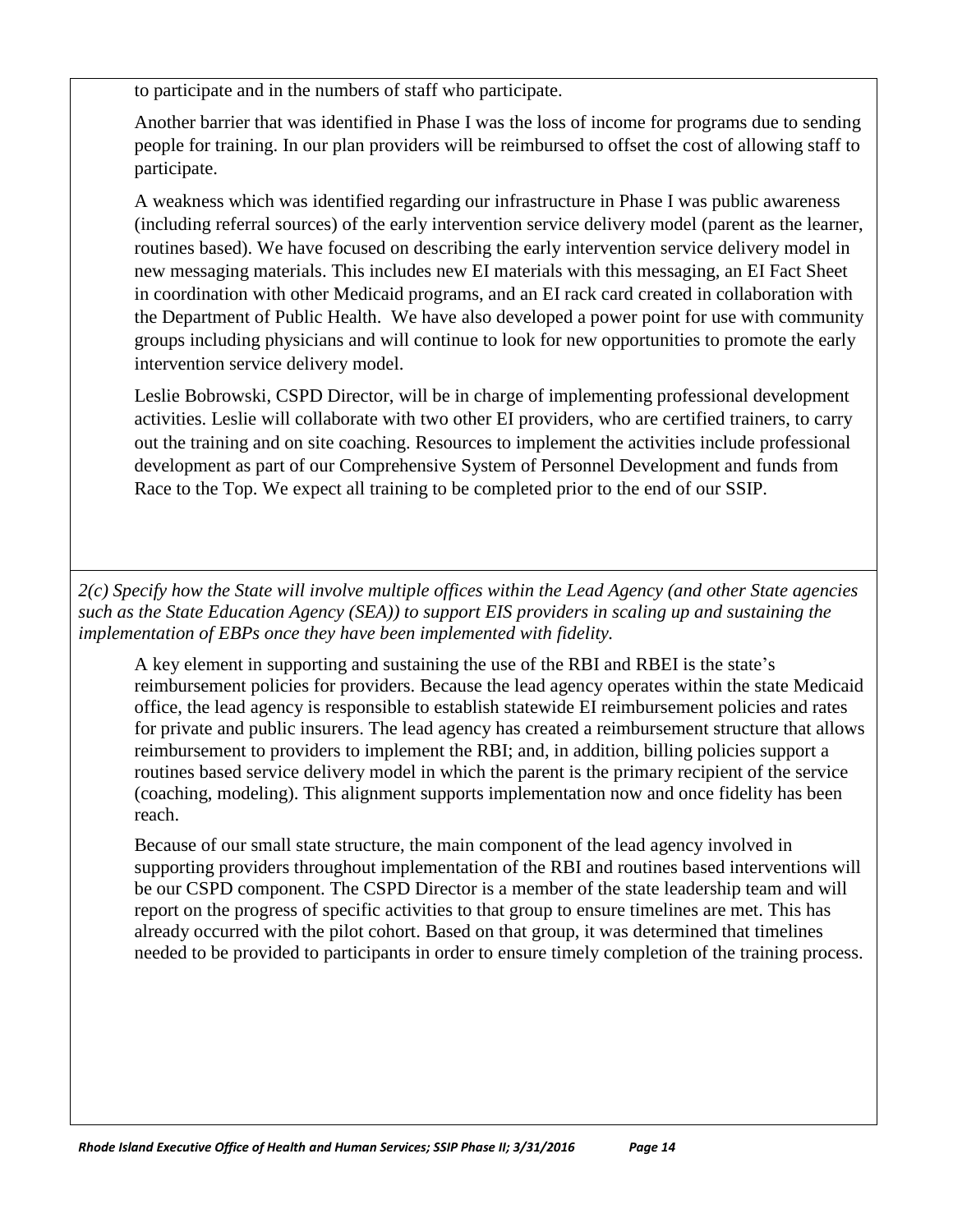#### **Phase II Component #3: Evaluation**

#### Component #3 Elements

*2(a)Specify how the evaluation is aligned to the theory of action and other components of the SSIP and the extent to which it includes short-term and long-term objectives to measure implementation of the SSIP and its impact on achieving measurable improvement in SIMR(s) for infants and toddlers with disabilities and their families.* 

Attached are 2 documents. The first is the *RI SSIP Evaluation Tool,* an evaluation logic model, based on a template developed by the IDEA Data Center (IDC). This document shows inputs, outputs (strategies and activities), and short and long term outcomes. The evaluation logic model was used to create the second document, *RI SSIP Worksheet 5 Evaluation Questions Related to Outcomes*. This document is our evaluation plan and shows the link to the theory of action. It lists questions related to each strand of improvement strategies. The methods of collection, those responsible and timelines for reviewing data collected are also included. Technical assistance was provided by West Ed Learning Innovations at 3 separate times in the Phase II planning process. The evaluation plan will be handled internally, with assistance from the University of Rhode Island graduate students in tabulating the results.

*3(b) Specify how the evaluation includes stakeholders and how information from the evaluation will be disseminated to stakeholders*.

The state leadership team will be responsible for the evaluation. Evaluation questions were developed with input from the group, edited/refined by a sub group, and brought back for review of the full team. Each evaluation activity has a member of the leadership team responsible for it and a timeline for completion. Individuals will report quarterly to the state leadership team for data review. Stakeholders from our EI supervisors group are invited to participate in the evaluation process. We see this group as vital to the sustainability of improvement activities. Supervisors must be confident in supporting staff to learn the RBI and routines based early intervention practices. We will develop a baseline via a survey question related to how confident they feel to support staff in the RBI and RBEI. Reponses will help shape professional development activities. We have provided training for them related to RBI at the RBI kickoff event and in the Supervisors Seminar. We are planning for PD for supervisors related to the criteria for assessing IFSP Outcomes and documentation of home visits recorded on Services Rendered Forms. Supervisors will be tasked with assessing the IFSP outcomes and SRFs of trainees prior to and, again, after RBI training. This data will be used to measure improvement. By involving supervisors in the evaluation process they will gain skills to support long term quality assurance regarding these practices. Supervisors will also participate in the evaluation process by providing data (obtained through record review) regarding how well the trainees follow administrative procedures related to the RBI (when to do it, how to document and how to bill for it).These data will be used to determine if clarification/edits of procedural documents is needed.

We are also planning to use members of the state leadership team to provide an additional independent review of the quality of IFSP outcomes.

We plan to share information from evaluation activities with Directors and Supervisors. We plan to use those groups to assist the state leadership team in developing new evaluation questions and